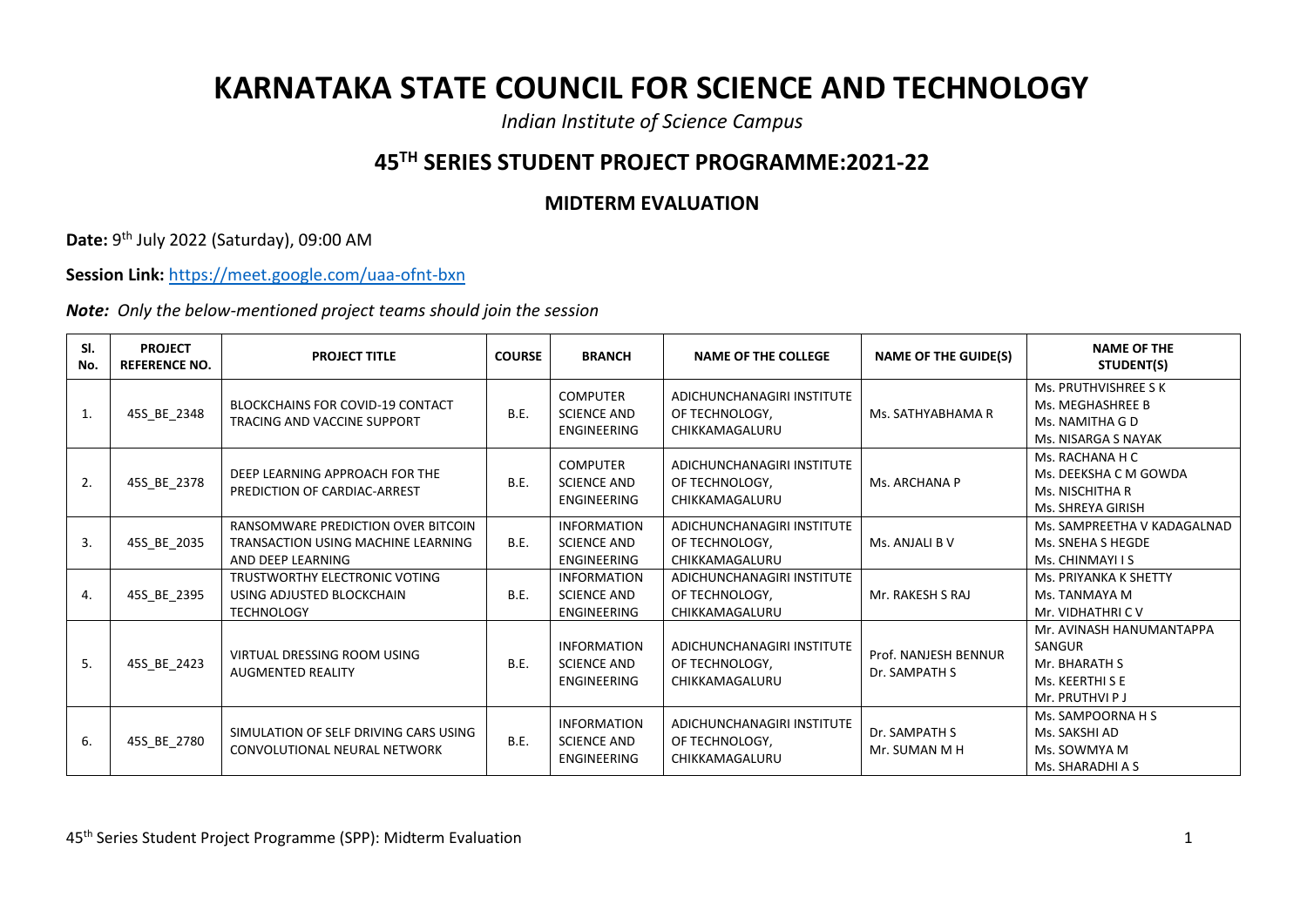| 7.  | 45S_BE_3012 | EARLY DETECTION OF ALZHEIMER'S<br>DISEASE USING DEEP LEARNING        | B.E. | <b>INFORMATION</b><br><b>SCIENCE AND</b><br><b>ENGINEERING</b> | ADICHUNCHANAGIRI INSTITUTE<br>OF TECHNOLOGY,<br>CHIKKAMAGALURU | Mrs. ASHWINI KAMATH<br>Mr. SUMAN M H     | Ms. VACHAN MAYURI H M<br>Ms. BHOOMIKA S R<br>Ms. ESHWARI B V<br>Ms. SUSHMA B H      |
|-----|-------------|----------------------------------------------------------------------|------|----------------------------------------------------------------|----------------------------------------------------------------|------------------------------------------|-------------------------------------------------------------------------------------|
| 8.  | 45S_BE_4012 | IOT IRRIGATION MONITORING AND<br><b>CONTROLLER SYSTEM</b>            | B.E. | <b>COMPUTER</b><br><b>SCIENCE AND</b><br>ENGINEERING           | <b>B.G.S. INSTITUTE OF</b><br>TECHNOLOGY, MANDYA               | Mrs. SWETHA K R                          | Ms. SHREE RAKSHA S<br>Ms. SOWMYA L N<br>Ms. SUMATHI<br>Ms. SUSHMA S R               |
| 9.  | 45S BE 4120 | AIR QUALITY MONITORING USING<br><b>MACHINE LEARNING</b>              | B.E. | <b>COMPUTER</b><br><b>SCIENCE AND</b><br>ENGINEERING           | <b>B.G.S. INSTITUTE OF</b><br>TECHNOLOGY, MANDYA               | Mrs. NAMITHA A R<br>Dr. SHASHIKALA S V   | Ms. PRAGATHI D<br>Ms. HUZAIMA FATHIMA<br>Ms. RACHANA J G<br>Ms. RANJITHA H G        |
| 10. | 45S_BE_4224 | RISK PREDICTION OF CHRONIC KIDNEY<br>DISEASES USING MACHINE LEARNING | B.E. | <b>COMPUTER</b><br><b>SCIENCE AND</b><br>ENGINEERING           | <b>B.G.S. INSTITUTE OF</b><br>TECHNOLOGY, MANDYA               | Dr. SHASHIKALA SV<br>Ms. SAHANA D GOWDA  | Ms. SINCHANA A<br>Ms. SHALINI P<br>Mr. ROHITH H R<br>Ms. YASHASHWINI R              |
| 11. | 45S BE 4106 | PICTURE PASSWORD TO ENSURE SECURITY<br>FROM SHOULDER SURFING ATTACKS | B.E. | <b>INFORMATION</b><br><b>SCIENCE AND</b><br>ENGINEERING        | <b>B.G.S. INSTITUTE OF</b><br>TECHNOLOGY, MANDYA               | Ms. SHEELA S K                           | Ms. NAYANASHREE M<br>Ms. NIVEDITHA N<br>Mr. RAGHAVENDRA S<br>Mr. SHASHANK GOWDA G N |
| 12. | 45S_BE_4372 | PREDICTION ACCURACY IMPROVEMENT<br>FOR BITCOIN MARKET PRICES         | B.E. | <b>INFORMATION</b><br><b>SCIENCE AND</b><br>ENGINEERING        | <b>B.G.S. INSTITUTE OF</b><br>TECHNOLOGY, MANDYA               | Mr. SRIDHAR N                            | Ms. MEGHANA K S<br>Ms. ARUNA T<br>Ms. FATHIMA SHAFIN<br>Ms. ZEENATH                 |
| 13. | 45S_BE_4383 | LICENSE PLATE RECOGNITION USING<br><b>MACHINE LEARNING</b>           | B.E. | <b>INFORMATION</b><br><b>SCIENCE AND</b><br>ENGINEERING        | <b>B.G.S. INSTITUTE OF</b><br>TECHNOLOGY, MANDYA               | Mr. YOGAPRAKASH MG                       | Mr. DARSHAN B R<br>Ms. ARPITHA K J<br>Ms. LIKHITHA S<br>Ms. LIKHITHASHREE M K       |
| 14. | 45S BE 4424 | PREDICTING TYPES OF STROKES USING ML<br><b>TECHNIQUES</b>            | B.E. | <b>INFORMATION</b><br><b>SCIENCE AND</b><br>ENGINEERING        | <b>B.G.S. INSTITUTE OF</b><br>TECHNOLOGY, MANDYA               | Ms. AFSHA FIRDOSE<br>Mr. YOGAPRAKASH M G | Ms. PRAMUKHA A U<br>Mr. YOUNUS ZAIN<br>Mr. RAHUL C N<br>Mr. DARSHAN M P             |
| 15. | 45S_BE_4635 | AI BASED PROCTORING SYSTEM FOR<br><b>ONLINE TESTS</b>                | B.E. | <b>INFORMATION</b><br><b>SCIENCE AND</b><br><b>ENGINEERING</b> | <b>B.G.S. INSTITUTE OF</b><br>TECHNOLOGY, MANDYA               | Mrs. VIDHYA S G                          | Ms. VANDANA<br>Ms. HEMA<br>Ms. JEEVITHA M D<br>Ms. NISCHITHA K B                    |
| 16. | 45S_BE_3860 | VIRTUAL CLASS MONITORING SYSTEM                                      | B.E. | <b>INFORMATION</b><br><b>SCIENCE AND</b><br><b>ENGINEERING</b> | MALNAD COLLEGE OF<br>ENGINEERING, HASSAN                       | Dr. BALAJI PRABHU B V<br>Mr. VINUTHA M R | Mr. ADWIN H R<br>Mr. SRIVASTHSA E R<br>Mr. RAKSHITH CJ                              |
| 17. | 45S_BE_4473 | SMART AGRICULTURE USING RASPBERRY PI<br>AND IOT                      | B.E. | <b>COMPUTER</b><br><b>SCIENCE AND</b><br><b>ENGINEERING</b>    | NAVKIS COLLEGE OF<br>ENGINEERING, HASSAN                       | Mrs. PRATHIBHA G                         | Ms. SADIYA SULTANA<br>Ms. BHAVANA T D<br>Mr. MOHAN K S                              |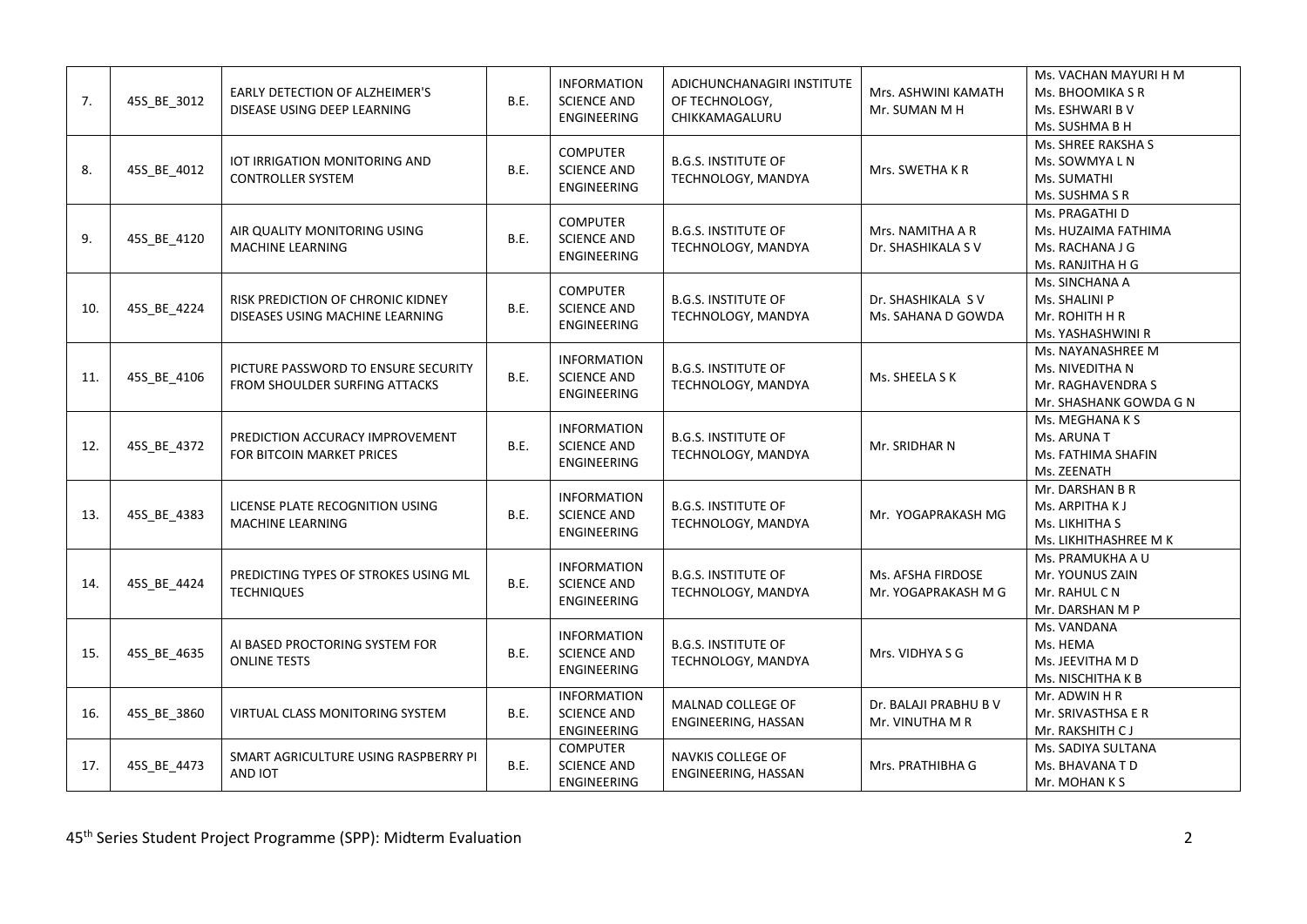| 18. | 45S_BE_2828   | AUTOPILOT VEHICLE SUPPORTED BY A.I<br><b>USING IOT</b>                                     | B.E.   | <b>COMPUTER</b><br><b>SCIENCE AND</b><br><b>ENGINEERING</b>    | CAUVERY INSTITUTE OF<br>TECHNOLOGY, MANDYA                                                       | Prof. AKSHATA T M<br>Prof. HEMACHANDER N      | Mr. AHMED SHOIEB AQHTAR<br>Ms. HAMSAVENI S<br>Mr. RAGHAVENDRAGOWDA S                          |
|-----|---------------|--------------------------------------------------------------------------------------------|--------|----------------------------------------------------------------|--------------------------------------------------------------------------------------------------|-----------------------------------------------|-----------------------------------------------------------------------------------------------|
| 19. | 45S_BE_4088   | DATA ANALYSIS TO PREDICT THE CAUSE<br>FOR TRAFFIC ACCIDENTS                                | B.E.   | <b>COMPUTER</b><br><b>SCIENCE AND</b><br>ENGINEERING           | <b>CAUVERY INSTITUTE OF</b><br>TECHNOLOGY, MANDYA                                                | Ms. RAKSHITHA B H                             | Ms. BHOOMIKA V KUMAR<br>Ms. BHUMIKA K V<br>Ms. BHAVYA N S                                     |
| 20. | 45S_BE_4673   | FABRICATION OF LOW COST AUTOMATIC<br><b>VENTILATOR WITH KEEP TRACK OF</b><br>PATIENT       | B.E.   | <b>COMPUTER</b><br><b>SCIENCE AND</b><br><b>ENGINEERING</b>    | G. MADEGOWDA INSTITUTE OF<br>TECHNOLOGY, MADDUR                                                  | Mr. KRUPASAGAR G                              | Ms. SINCHANA M<br>Ms. KAVYA K<br>Ms. PRIYANKA G<br>Ms. RUKHSAR BANU                           |
| 21. | 45S_BE_3093   | MONITOR AND CONTROL SENSORS IN THE<br><b>GREENHOUSE USING LORA TECHNOLOGY</b>              | B.E.   | <b>COMPUTER</b><br><b>SCIENCE AND</b><br>ENGINEERING           | <b>G.S.S.S. INSTITUTE OF</b><br><b>ENGINEERING AND</b><br>TECHNOLOGY FOR WOMEN,<br><b>MYSURU</b> | Dr. MANJUPRASAD B                             | Ms. NAMEERA BANU<br>Ms. CHANNAMMA<br>Ms. MUNAZZIHA MOHAMMADI                                  |
| 22. | 45S_BE_3124   | DETECTION OF QUEEN BEE USING SOUND<br><b>ANALYSIS</b>                                      | B.E.   | <b>COMPUTER</b><br><b>SCIENCE AND</b><br>ENGINEERING           | <b>G.S.S.S. INSTITUTE OF</b><br><b>ENGINEERING AND</b><br>TECHNOLOGY FOR WOMEN,<br><b>MYSURU</b> | Mr. RAVI KUMAR V G<br>Mr. RAJASHEKAR M B      | Ms. ANANYA P<br>Ms. GUNITHA L<br>Ms. MONISHA V<br>Ms. N MADHUMITHA                            |
| 23. | 45S_BE_0986   | BLOCKCHAIN TECHNOLOGY FOR SECURING<br><b>FORENSIC EVIDENCE</b>                             | B.E.   | <b>INFORMATION</b><br><b>SCIENCE AND</b><br>ENGINEERING        | <b>G.S.S.S. INSTITUTE OF</b><br><b>ENGINEERING AND</b><br>TECHNOLOGY FOR WOMEN,<br><b>MYSURU</b> | Dr. RESHMA BANU                               | Ms. DEEKSHA G<br>Ms. M PREETHI<br>Ms. TRIVENI S                                               |
| 24. | 45S_BE_1323   | STAGEWISE CLASSIFICATION OF CHRONIC<br>KIDNEY DISEASE AND DIET PLAN<br>RECOMMENDATION      | B.E.   | <b>INFORMATION</b><br><b>SCIENCE AND</b><br><b>ENGINEERING</b> | G.S.S.S. INSTITUTE OF<br><b>ENGINEERING AND</b><br>TECHNOLOGY FOR WOMEN,<br><b>MYSURU</b>        | Ms. AYESHA TARANUM                            | Ms. PRAGATHI G<br>Ms. FATHIMA SAIREEN<br>Ms. RACHANA D M                                      |
| 25. | 45S MTech 111 | ANALYSIS AND PREDICTION OF<br>HEMOTOLOGICAL DISORDERS USING<br>MACHINE LEARNING ALGORITHMS | M.Tech | SOFTWARE<br><b>ENGINEERING</b>                                 | J.S.S. SCIENCE AND<br>TECHNOLOGY UNIVERSITY,<br><b>MYSURU</b>                                    | Dr. D.S.VINOD<br>Dr. VANI HY                  | Ms. SOUJANYA K V<br>Ms. BHAVANI P<br>Ms. ARPITHA S                                            |
| 26. | 45S_BE_4536   | REAL TIME TWITTER SENTIMENTAL<br><b>ANALYSIS</b>                                           | B.E.   | <b>COMPUTER</b><br><b>SCIENCE AND</b><br><b>ENGINEERING</b>    | MAHARAJA INSTITUTE OF<br>TECHNOLOGY, MYSURU                                                      | Prof. DEEPTHI N                               | Ms. NAMRATHA A<br>Ms. SHAMBAVI S BHAT<br>Ms. YUKTHA K B<br>Mr. MANJUNATH S                    |
| 27. | 45S_BE_4313   | FARMER FRIENDLY AGRICULTURAL SYSTEM<br>USING TEXT-TO-KANNADA SPEECH.                       | B.E.   | <b>INFORMATION</b><br><b>SCIENCE AND</b><br><b>ENGINEERING</b> | <b>MAHARAJA INSTITUTE OF</b><br>TECHNOLOGY, MYSURU                                               | Prof. AJAY KUMAR B R<br>Dr. SHARATH KUMAR Y H | Ms. AMRUTHA VARSHINI K N<br>Ms. GIRIDARSHINI P S<br>Ms. JEEVITHA M<br>Ms. TEJASWINI P PRAKASH |
| 28. | 45S_BE_4354   | STROKE PREDICTION USING RETINAL<br><b>IMAGES</b>                                           | B.E.   | <b>INFORMATION</b><br><b>SCIENCE AND</b><br><b>ENGINEERING</b> | MAHARAJA INSTITUTE OF<br>TECHNOLOGY, MYSURU                                                      | Prof. AMRUTH V<br>Dr. SHARATH KUMAR Y H       | Mr. MANISH CHAUDHARY O<br>Ms. SIMRA SAMI<br>Ms. YASHASWINI V<br>Ms. RISHIKA R KAMBLI          |
| 29. | 45S_BE_4260   | IOT BASED HYDROPONIC SYSTEM USING<br>LIGHT INTENSITY FOR LETTUCE GROWTH                    | B.E.   | <b>INFORMATION</b><br><b>SCIENCE AND</b><br>ENGINEERING        | P.E.S. COLLEGE OF<br>ENGINEERING, MANDYA                                                         | Dr. SANJAY H. M                               | Ms. JNANESHWARI A<br>Mr. BHANU NAGESHA M<br>Ms. HARSHITHA S. R                                |

45th Series Student Project Programme (SPP): Midterm Evaluation 3